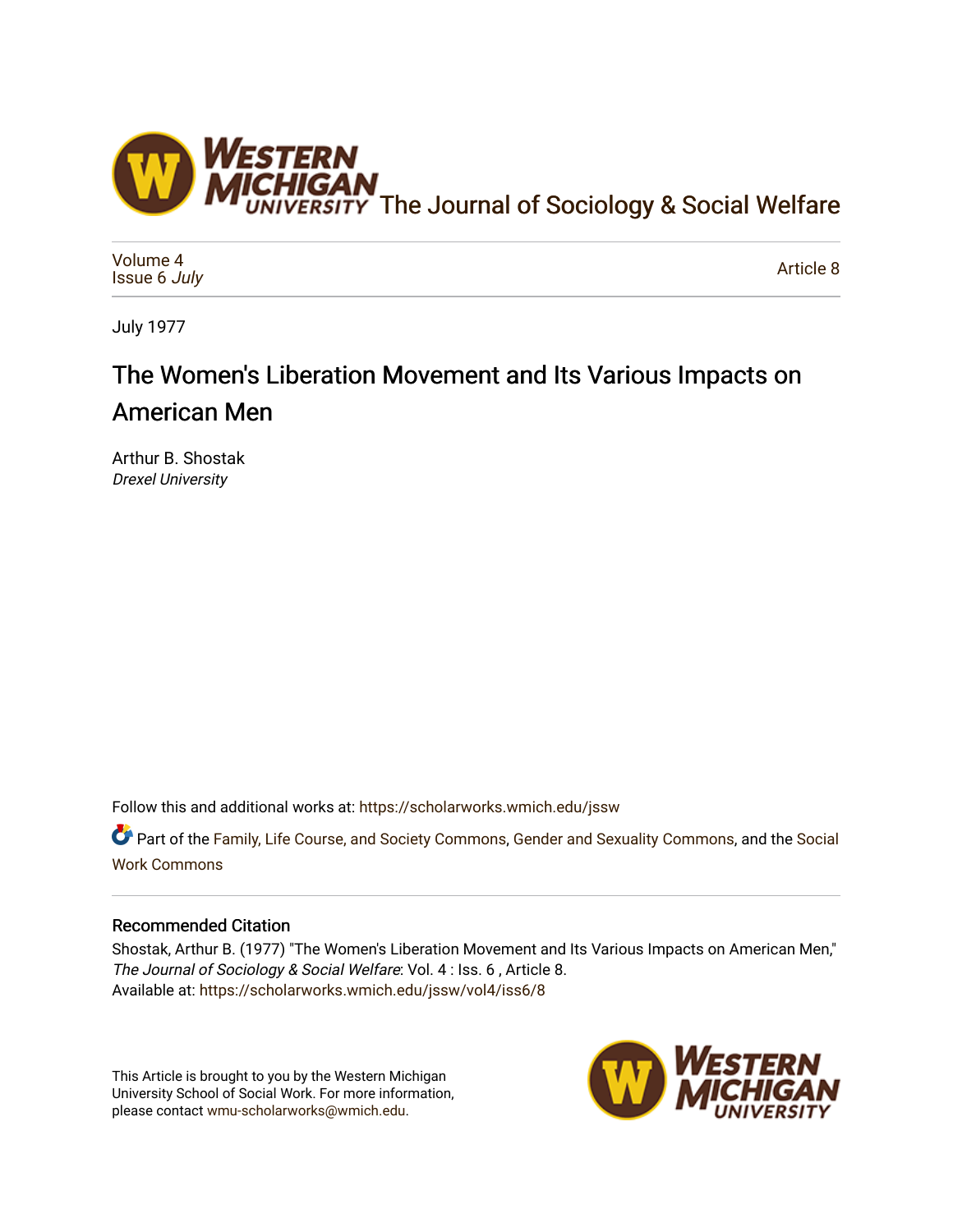THE WOMEN'S LIBERATION MOVEMENT AND ITS VARIOUS IMPACTS ON AMERICAN MEN ARTHUR B. SHOSTAK, Ph. D. Professor, Department of Psychology and Sociology Drexel University Philadelphia, Pennsylvania

Writing in 1974 about women and athletics 26 years ahead in the year 2000 journalist Lucinda Franks foresees a sexist backlash she tags the "New Male Chauvinist Movement." It all begins with a rebirth of the Age of Reason which, after 1980, includes a new celebration of the humanizing potentialities of sport and games. Women, as prime agents of this pivotal cultural reform, will have advanced so fast and so far in competitive and non-competitive athletics that "the Total Human has been born" and " the average body is no longer just a neglected dormitory for the mind." There is an incredulous quality to the memories women have 26 years from now of the dreary 1970's--

**. \*.** .when there were no integrated golf and baseball teams, when women athletics were not vying for football scholarships, when indeed it was not known that women are capable of being as strong pound-for-pound as men and, with equally strenuous training, can match or surpass them in many sports."

What is even more, women, exhilarated with their new sense of physical power, have begun the slow process of throwing over the so-called "feminity game"- luring, baiting, and netting a husband--in favor of certain far simpler and far more honest ways of relating with men.

Why a backlash, then, in 2000A.D. from men in the New Male Chauvinist (NMC) Movement? Because women appear to NMC to have usurped every last asset unique to these newly-insecure and ego-threatened males:

> "First, women have a stronger constitution and a longer life--their survivability is superior to ours. Then they equal us mentally, and, moreover, claim they have the secret of the universe stashed somewhere in their consciousness. They give birth to life, and now they're saying they're just as strong, if not stronger than we are."

NMC spokesmen demand that women quit competing so successfully with men, a complain that leads Lucinda Franks to conclude her crystal-ball study of life 25 years from now with the tongue-in-cheek observation--"You would think we were back in the Seventies."<sup>1</sup>

Touche. Regardless of the accuracy of her Total Human forecast, the essayist cogently captures much that is true today of the male half of our population. Insecurity, ego-anxieties, confusion, pain, and impatience mark the scene, as American males ask themselves once again, as earlier during the nineteenth century Woman's Movement, what have we done to deserve this and how can we accommodate it? The existential rage of contemporary women, whether expressed as a comparatively straight-forward demand for equity in economic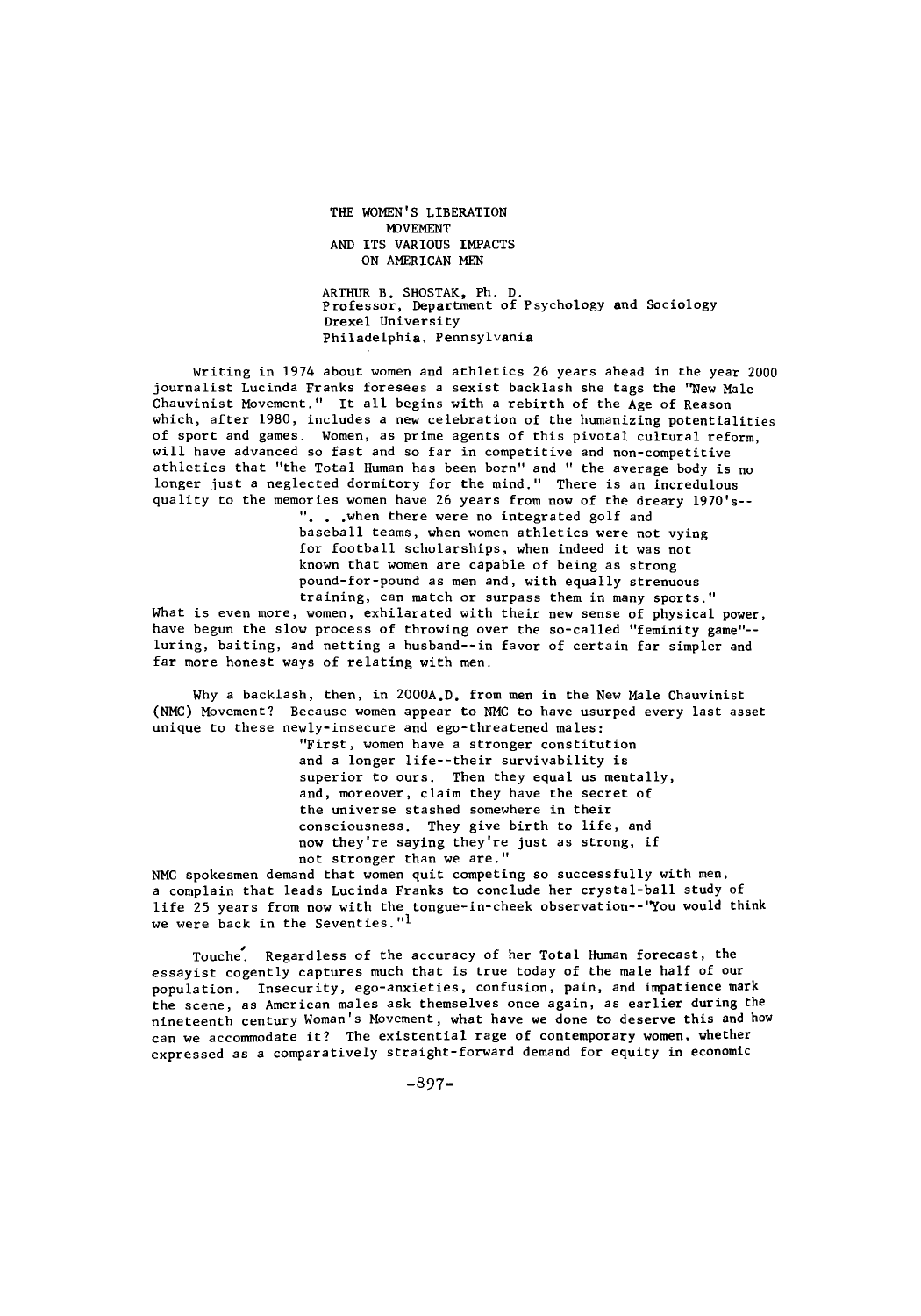matters (job distribution, reward levels) or for predominance in sex-linked matters (abortion, sterilization), but especially as expressed in far more convuluted matters (new expectations of autonomy, love, and sex), utterly bewilders most American males. Not surprisingly, when 14,000 women and 14,000 men respond in 1976 to a Psychology Today poll on masculinity the women prove far more admiring of males in general than did the males themselves: while the women seemed able to prescribe a clear post-macho identity for the men, this was not true of the men who could only express a presently characteristic sense of deepest discontent with the male role they had inherited and exasperating ambiguity about where to go next.

Do American men appreciate the prod of the women's liberation movement? Yes and no, as in any situation where traditional privilege is challenged, revealed as false privilege (contemporary sex roles cost males clearly and ever-larger numbers know it), and the re-distribution of privilege raises as many questions as it seems to offer answers. Accordingly, many American men evidence considerable apprehension, envy, and even petulant resentment where the Woman's Movement is concerned. Only a minority are known by their excitement, satisfaction, and even relief that the liberation campaign is finally underway, that much sham and hypocrisy are withering, and that new breathing space for female and male role options is finally being secured.

To better understand the impact of the Women's Movement on American males in the second half of the 1970's one must ask and tentatively answer four questions:

> **1)** Do males know much at all about the issues being raised by the Women's Movement?

2) Are males ready to talk about it--any of it- with one another, and/or with females?

3) Are males ready to do anything about it? And, if so, what?

4) Are males ready to try to know other males as brothers?

In other words, we must explore four special aspects of modern male-female relations:

> **1)** Consciousness-raising, whereby the bill of inditement and call for reform by the feminists is brought to the awareness of American males.

2) Communications, whereby the sexes dare to tell and share more than either one thought possible.

3) Collaboration, whereby an effort is made to earn something far more enriching than stalemate and far less fatal than capitulation in the so-called battle of the sexes. **And---**

4) Comraderie, whereby cautious males gingerly explore communion and colleagueship with non-competitive others.

These four areas of strain and growth reveal much about the present that happily runs counter to bleak popular impression. Paradoxically, however, this material also raises fresh anxieties about the near future of male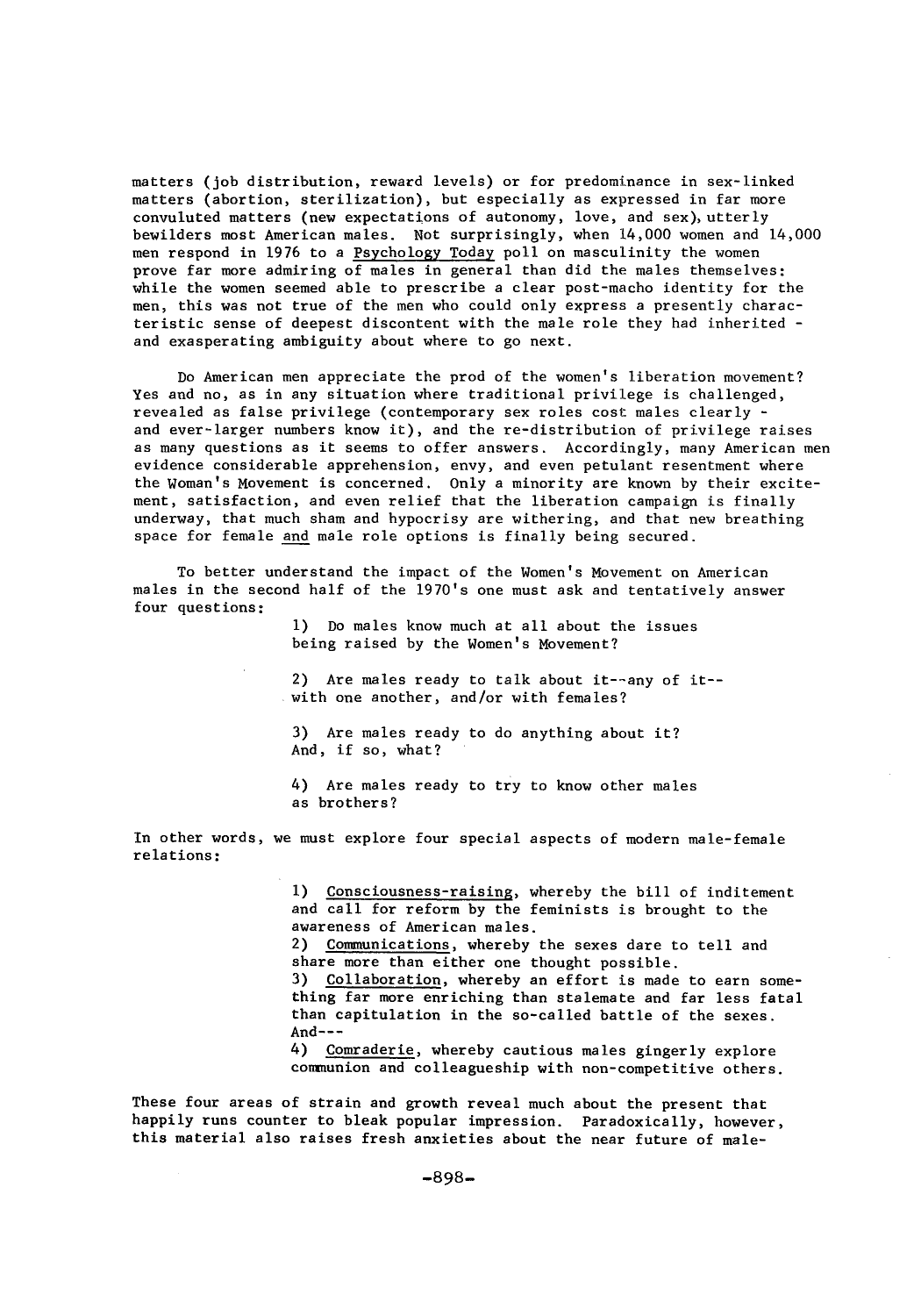female relations.

As we shall see, consciousness is greater than is commonly realized. Communications are better than are commonly thought. Collaboration is more tenable than may be suspected, and comraderie comes along as well as might be hoped. Nevertheless, the picture remains clouded by a growing realization that even auspicious answers now to the four questions above amount only to a prologue. A greater-than-ever struggle for sex role reform, one barely underway at this time, still lays ahead. The deepest impact of the Women's Movement on men has yet to be seen, though it is foreshadowed in the fourissue record recounted below.

**I.** Consciousness-Raising. At first glance there would seem very little here to discuss: there is no male counterpart for N.O.W., Ms, the woman's caucus in Congress, or the myriad other adjuncts to female consciousnessraising.

But, there are embryionic developments, including the first national monthly newspaper, Changing Man;<sup>2</sup> a spate of new books on men's issues: and the successful convening in the Spring of 1976 of the 2nd annual National<br>Men's Conference.<sup>4</sup> In addition, several hundred men's consciousness-raising groups already exist and persist around the country ("a group of persons meeting regularly to develop each other's awareness of alternative ways of overcoming the limitations on our lives that have evolved from our view of ourselves as masculine or feminine").

To be sure, these adjuncts to male consciousness-raising are not numerically impressive. Only 450 attended the 1976 National Men's Conference, and the '75-'76 spate of books is now a trickle. But they receive an enormous boost and pervasive backup from trendy preoccupations of the mass media: males have their consciousness raised about male/female issues whether they want to or not by the nightly likes of TV's "Rhoda," "Mary Tyler Moore," "Alice," "Phyllis," "Maude," "All's Fair," "Happy Times," "Mary Hartmann," and "Laverne and Shirley". Similarly, male-oriented magazines and tabloids, ranging from Screw, Oui, and Playboy's "Forum," to the feature story and cartoons of the machismo outlets (True, Penthouse, National Enquirer), variously wrestle both fairly and unfairly with male/female issues, as do many popular cartoon strips ("Juliet Jones," "B.C.," "Broom Hilda," "Andy Kapp," "Doonesbury").

The Women's Liberation Movement, with its inherent connection to the problems of masculinity, has already, unalterably,and profoundly raised the consciousness of males--albeit if only indirectly and primarily through the selfserving, uneven, and fickle sponsorship of the mass media.

Something as basic as a comparison of this morning's newspaper with its antecedent 10,20, and 30 years ago will spotlight the presence today of remarkably frank columns of advice on sex, sexuality, couple-ness, love, and intimacy, along with free-wheeling feature stories on new marital arrangements, or proud dropouts from the male executive world, or singleparent households of near-consummate well-being. Males are exposed to such features with increasing regularity--along with sports page stories of female jockeys, race car drivers, and olympic superstars; and financial page accounts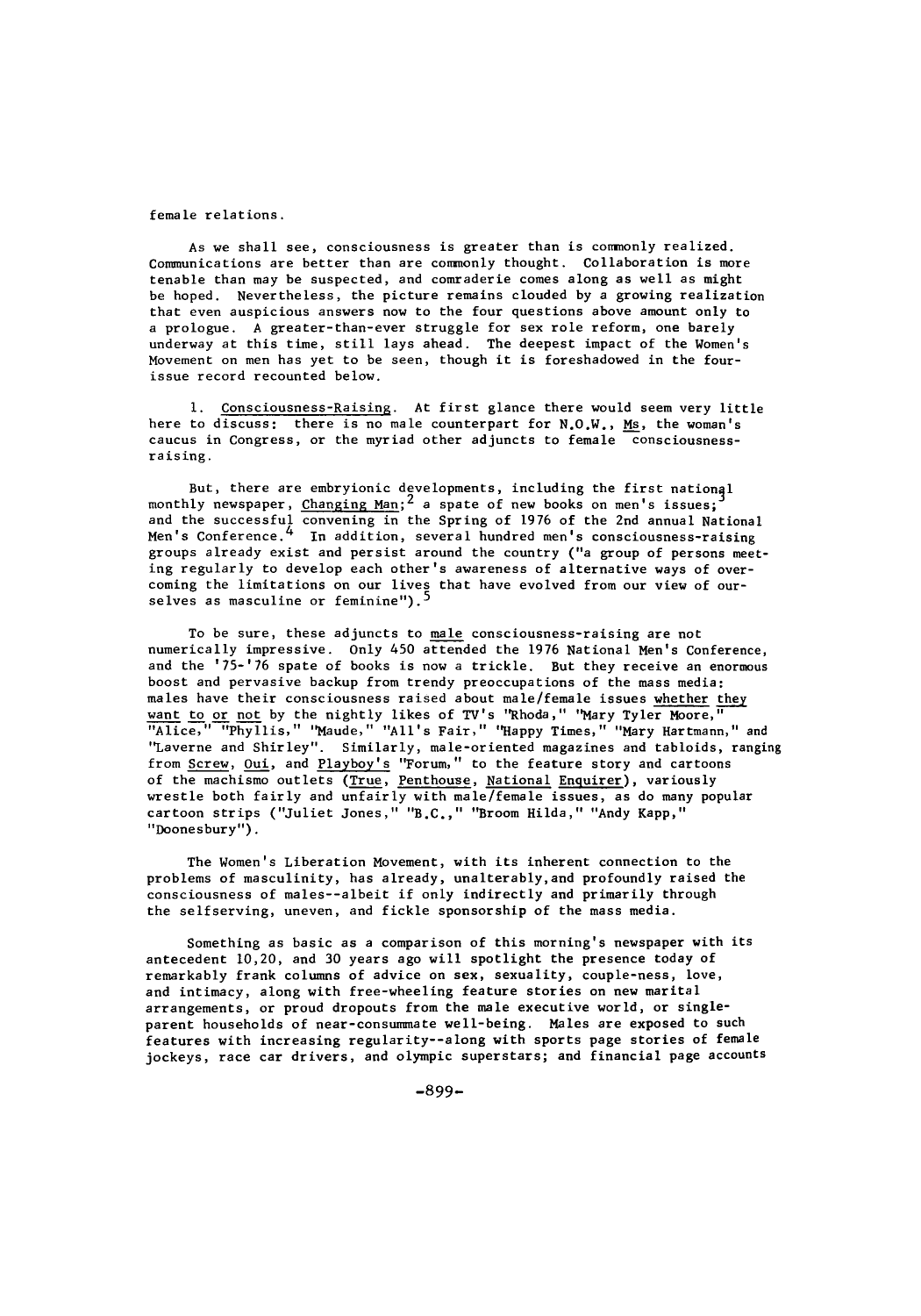of female brokers as customer's "men". From the female "anchorman" on the nightly TV news through the presence of a syndicated national survey, "Womanpoll", in the day's paper, males cannot and do not escape constant reminders that something big is underway, something that forcefully raises their awareness of their being male--however they choose to regain perspective on that forced discovery.

2. Communications. Awareness by males of the feminist agenda supports several related developments. In particular, a small, but possibly growing number of men appear to be building on this awareness to attempt to earn new gains in male-male and male-female communications. Gains here are difficult to achieve, however, as they can only be won against the historic male tendency to avoid introspection and exchange.

Men appear to be telling more and holding back less than was ever true in the generation of their fathers or grandfathers. Prior emphasis was placed on stoicism. Men kept their own counsel. They bottled it all up, shouldered their own burden, and kept a stiff upper lip.

Playing tough now seems to be giving ground to new forms of risk-taking in communications. Consistent with general cultural norms today that encourage franker and fuller disclosure, males enrich their discussions on warehouse platforms or bar stools, and around water-coolers or coffee tables. Their ever-more personal dialogue concerns old chestnuts like "Women? What do they want?" along with fresh areas of joint concern, such as "What do I really owe myself? My spouse? My children? My folks? My friends? How am I ever to figure this out, and finally feel good about my answers?"

What do males have to tell and share that has been so hard to dare to ventilate? Psychiatrist Harvey E. Kaye identifies a "masculine mystique" that men must first claim and articulate if they are to ever expunge it: **A** complex of quasi-mystical attitudes and expectations that permeates a male's physical apparatus, his psychological set, and his social interactions, the mystique "seduces man from what he is, and offers instead a grandiose image all but impossible to attain and still remain human."<sup>6</sup> Men lose touch with themselves in a morass of exaggeration, caricature, and illusion. Surrounded by conflicting standards, and beseiged by unrelenting demands to be more than whatever they are, many feel increasingly insecure, obsolete, and pent-up-ready to explode **....** unless they soon tell and share with someone.

The more fortunate and daring find women as well as men with whom they can communicate; women helped themselves by the feminist movement to better appreciate the toll the masculine mystique is taking on both sexes. Males share with such partners previously closeted anxieties over their masculinity, their virility, their general adequacy, and their basic worthiness. Some have found the courage to discuss, and possibly even implement once unthinkable modes of living; for example, the male as an off-the-payroll househusband; or the couple now as swingers. Some go so far as to expose themselves to the scrutiny of their wives where their co-parenting is concerned: together the couple can audit the male's experience and impact as a father and help him improve in one of the most demanding and least-well-prepared-for roles open to men. 7 Overall, males struggle to communicate more and more often than was historically true of their tight-lipped role, though whether with any lasting significance remains to be seen.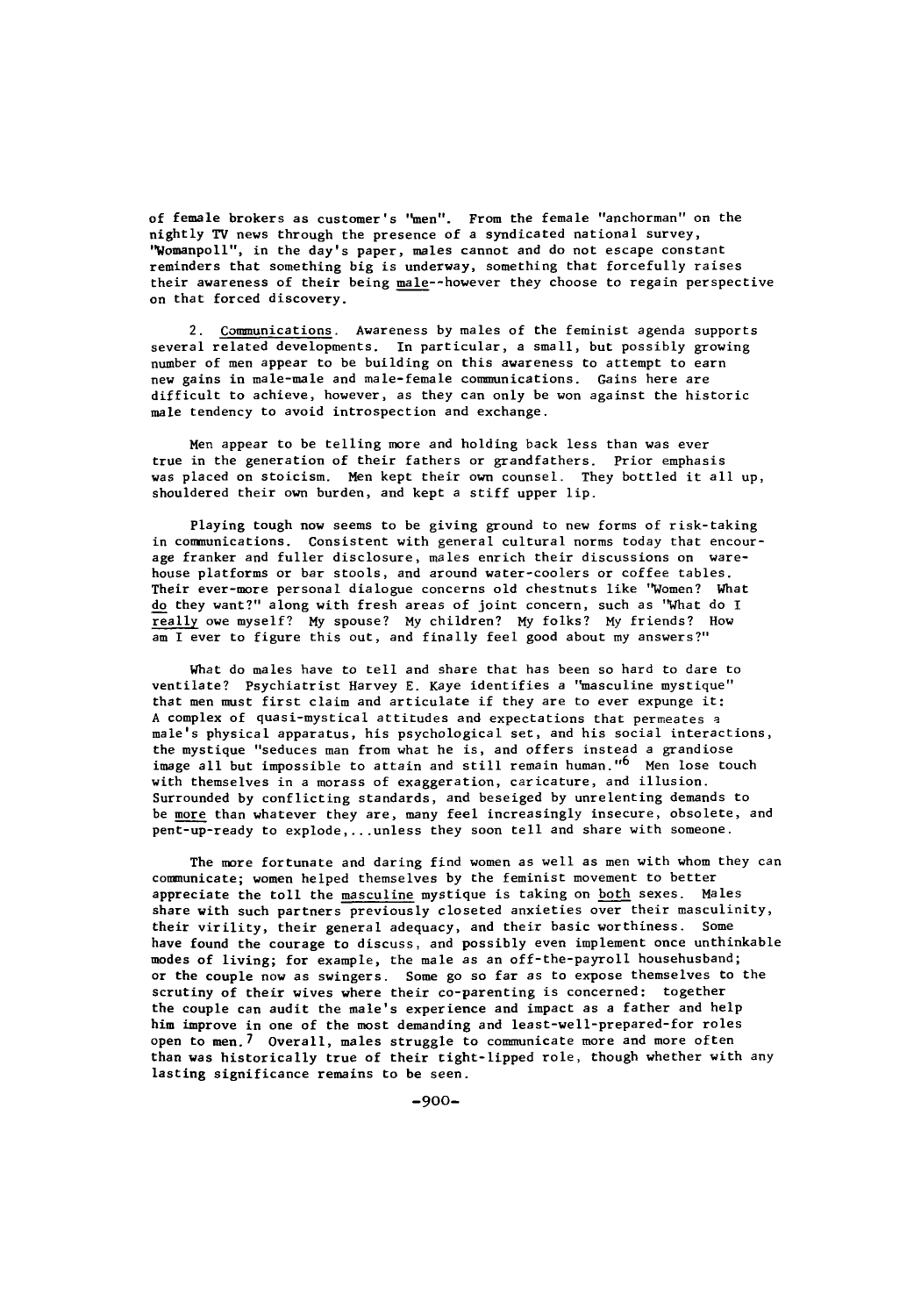3. Collaboration. The issue here is whether or not the Women's Movement is winning support, and possibly even collaboration from male ranks. Awareness, yes' Some fledging effort at communication, yes' But collaboration--that can be something else again.

Elements espoused by especially bold and/or innovative women liberationists go far beyond much that most males can now endorse. For example- ". . . What all feminists want or should want, regardless of sexual orientation, is a world where gender makes no difference." Karen DeCrow, President, N.O.W.

> Housewives should organize a "company" to put themselves on a legal payroll, pay each other the going rate for an exchange of household services, and receive the benefits of being "employed", including worker's compensation, Social Security, health and medical protection, and even a pension plan. (Dr. Jessie Hartline, Economist, Rutgers University).

No less easy to take are major assumptions that view the oppressive subjugation of women as part of a Grand Patriarchal Scheme, a tacit conspiracy, consensually agreed upon, which allows men to retain their pre-eminent position. There is a related assumption that mutual affection, regard or love, if they exist at all, are either illusory, delusional, or of miniscule import when viewed against the background of an awesome power struggle.

Similarly, mainstream males find much to question in the ideas of certain male liberationists:

> "Some form of socialism will probably be necessary in order to achieve human liberation." (Harvey Cox, Christianity and Crisis, October 4, 1971).

**. . .** Just as our daughters as well as our sons should have strength, courage, and independence, so should our sons as well as our daughters have sensitiveness, tenderness, and gentleness." (Monroe H. Freedman, ACLU Civil Liberties, May 1972).

Still more controversial yet is talk of male collaboration in sharing scarce jobs with females who may be secondary wage-earners, or male collaboration with females who want male votes for women candidates who are being backed by a feminist caucus primarily on gender criteria. Male reactions to feminist calls for salaries for housewives, annually re-negotiated marriage contracts, or for the subsidized availability of public boarding schools or kibbutz - like children's houses is quite adverse, as such reforms are feared as anti-family in tone and intent.

For many males the "bottom-line" impediment to collaboration is the threat they perceive in the Women's Movement to their male role as primary bread-winners. In a situation of no-holds-barred competition for increasingly scarce job slots, opposition to liberation remains strong among competing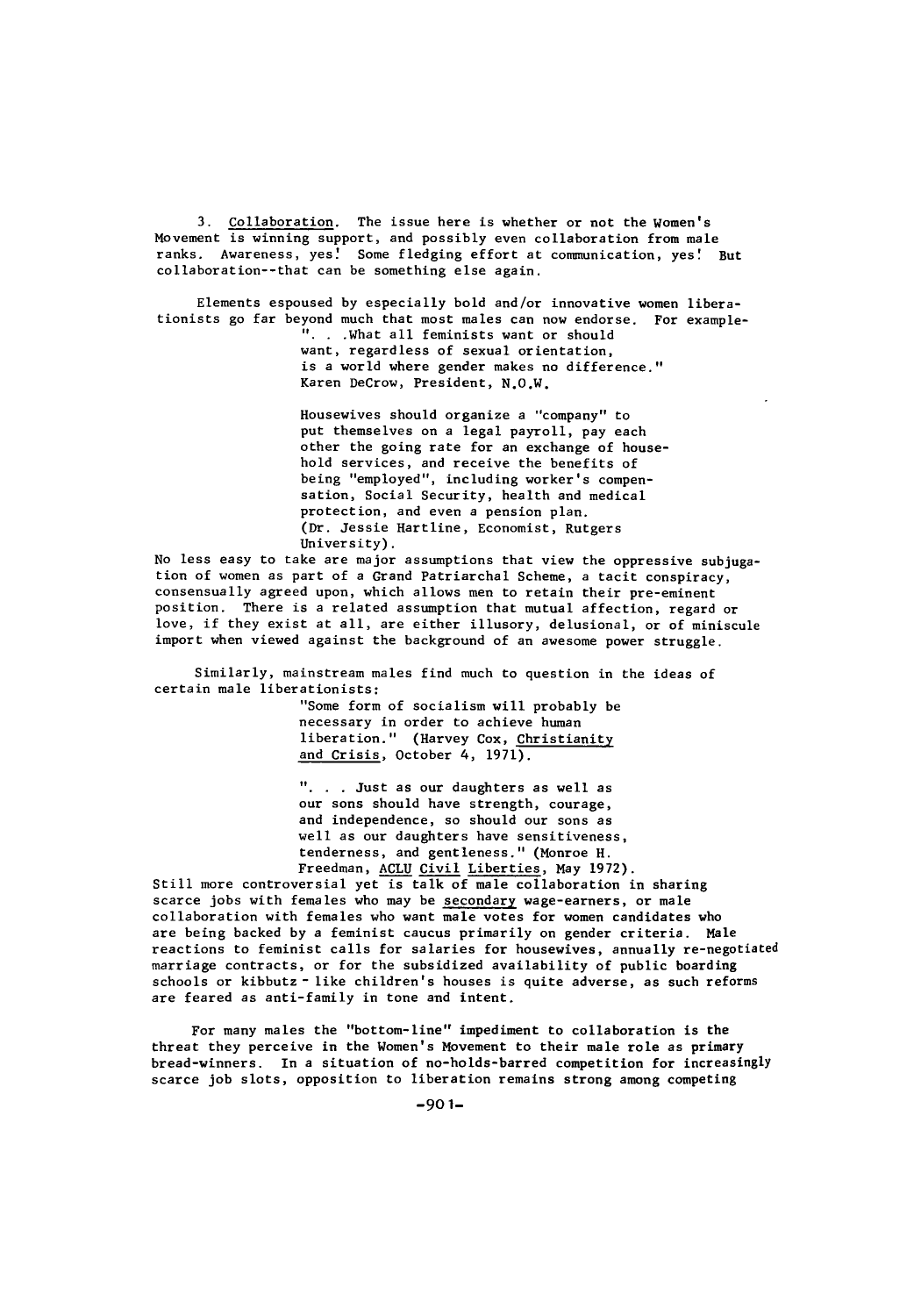white males and non-white males alike. Only a vast job-creation effort by the public (and private?) sector(s) can head off a major showdown in this matter--one which can even dwarf the otherwise major backlash engendered among males **by** feminist calls for radical changes in marriage and family.

Which is not to say that males refuse all forms of possible collaboration: In 1953, only 21% of men felt it would make no difference whether they worked for a women or a man. By 1975, the figure had risen to 32%. Similarly, in 1953, 75% of males preferred to work for a man. The comparable figure in 1975 was down to 63%. (Gallop Poll, March 1976).

> In 1938, only **19%** of all men approved of a wife working if she had a husband capable of supporting her (women, 25%). In 1975, the figure had risen to 65% (women, 70%). (Ibid).

50% of all males feel women do not have equal job opportunities, and almost 80% of those men feel they should! (Ibid)

50% of all males oppose a constitutional amendment which would prohibit abortions except when the pregnant woman's life is in danger--as contrasted to 47% of all women. Only 42% of all males support it, while 48% of all women do! (Ibid)

**59%** of males favor the ERA amendment, as contrasted to **55%** of females. Only 23% of males oppose, while 26% of women do! (Ibid)

88% of males say they would vote for a woman running for Congress if qualified, and 75% would do so for a female presidential candidate. (women's comparable numbers are 89% and 71%). (Ibid)

Almost 90% of 14,000 men in the 1976 Psychology Today poll on masculinity said it was acceptable with them for their wives to earn more money. The men in this poll want to be more warm and loving than they are; the macho male who is tough, strong, aggressive, and has many sexual conquests is not admired. (Psychology Today, January 1977, pp.35,82).

As well, as yet untapped possibilities for collaboration exist in reform campaigns of potentially sharp interest to both sexes: If job dissatisfaction, for example, is as widespread as certain researchers contend, many males may join feminists in calling for job enrichment, flexible job hours, shorter work commitments, and easy job re-entry and re-training. If parent-role dissatisfaction is as widespread as alledged, many males can and may support feminist calls for parenting education in high schools, the option of subsidized day care, and the provision of subsidized family and/or parent counselling and therapy.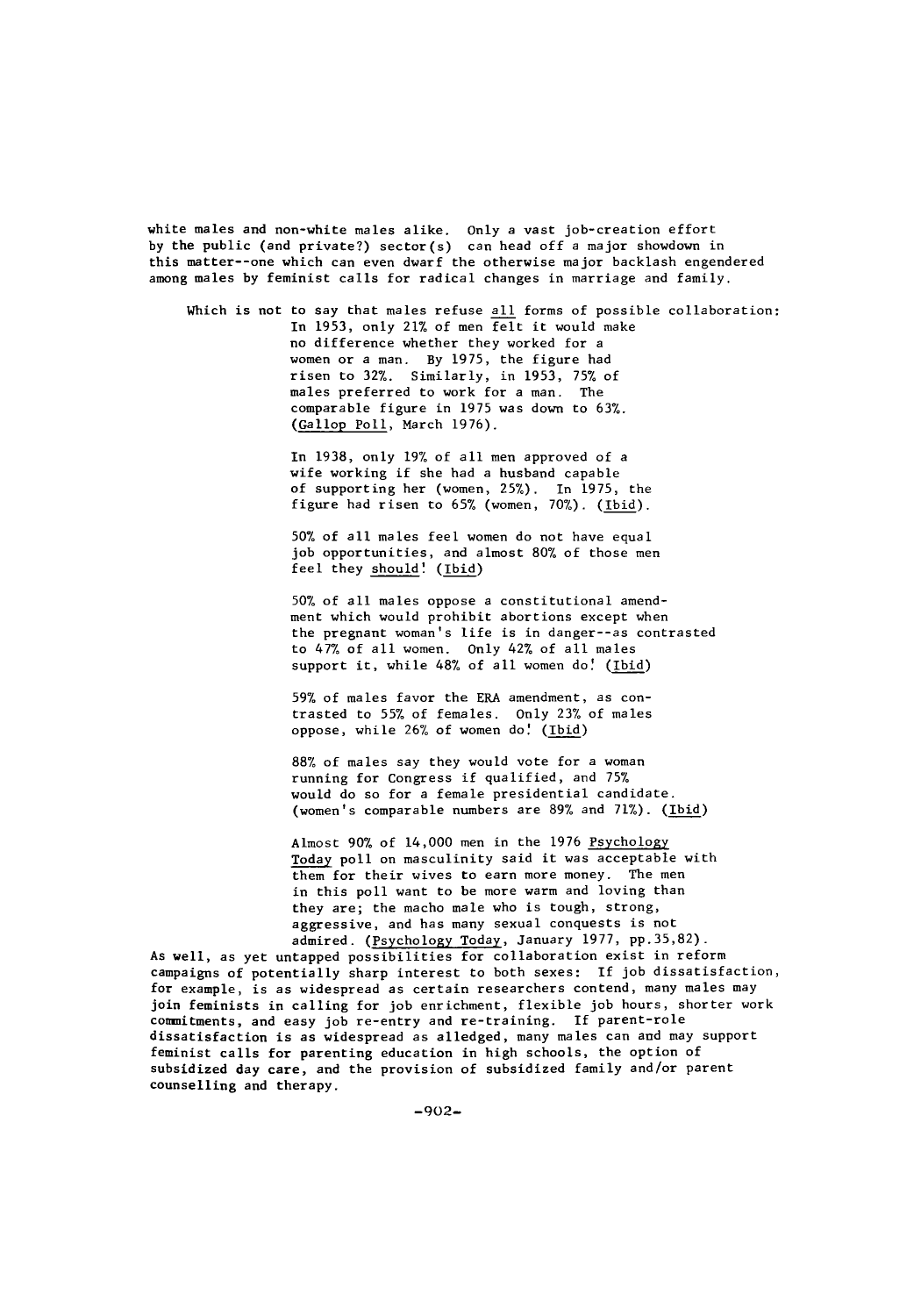Overall, however, the present-day state of collaboration leaves much to be desired. The Women's Movement has thus far earned more collaboration than ever before true, and less than ever before necessary; by and large males make only trivial concessions and offer little save that wrestled from them. (I am reminded of Letty Coltin Pogrebin's counsel in Ms, January 1977: "Only emotional empathy, decency, and a sense of fairness can motivate a man's desire to change").  $8$ 

Why this is so and what must happen if it is ever to be otherwise is a matter with which this essay will close, but first, there is the prior and related issue of the relationship of man to man.

4. Comraderie. Men are infrequently friends of one another, more often cautious acquaintences, and most commonly cagey competitors: **". .** Men have carried the practice of emotional restraint to the point of paralysis. . . the ritual affirmations of membership in the fraternity of men that one gets from participation in 'masculine' activities do nothing to assuage the feeling of being essentially alone; they have become a poor substitute for being known by and knowing other people. Psychologist Sol Gordon puts it this way: **". .** J personally, as a man, am sick and tired of dying **10** to 15 years before women; I'm fed up with all the heart attacks and ulcers, fed up with not being able to have an affectionate relationship with a male without the fear of being diagnosed."10

Men find very strange on their ears the sound of feminists calling one another "sister," and apologizing, as has Karen DeCrow, N.O.W. President, for harboring prejudice and practicing discrimination against other members of one's own sex.

Provoked in part by the everpresent example of comraderie inside the Women's Movement, more and more men, especially young adults, are reaching out to one another in fresh and newly fulfilling ways. For some this means the on-going upswing in the number of campus males joining greek-letter fraternities. For others it manifests itself in a decided surge in the membership of male amateur sports teams (bowling, softball, curling, darts.) An unknown number are joining the nationwide network of men's groups, and still others are more passively--but no less keenly--pursuing their curiosity about other men through the new literature and the new films on men's issues, for example, "Husbands," "I Never Sang for my Father," "The King of Marvin Gardens," "Five Easy Pieces," and "Save the Tiger."

Whatever the approach, the goal is to develop a deep mutual respect, trust, and pleasure in the company of another male. Called "buddyship" by psychologist Herb Goldberg, this is the deepest of male-male interactions, one with rich dimensions that "generally cannot exist even in the deepest male-female relationships." **11** The art of buddyship in our culture, Goldberg explains, remains underdeveloped "because it requires time, a willingness to work through crises, to upset one's heterosexual partner, to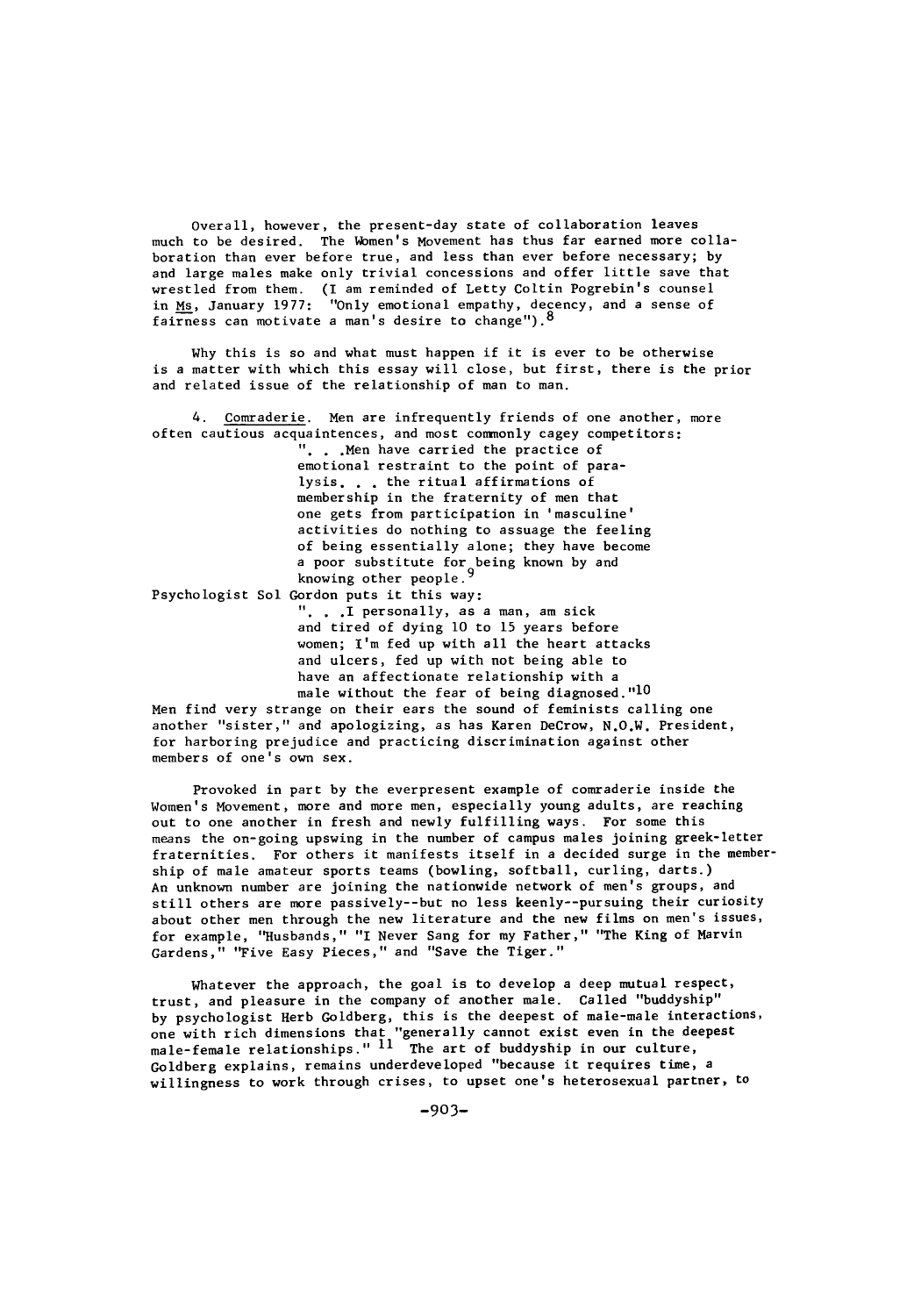endure hostile suggestions and innuendos about latent homosexuality, and a social maturity and competence that is not culturally recognized or rewarded the way that, for example, marriage is."  $12'$  Its rewards, however, if achieved, are "great because of their mutually supportive, nourishing, no-strings-attached aspects."

It will not do to exaggerate the success as yet of this phenomena, as age-old barriers to its success remain many and formidable. The barriers to male-male comraderie have probably given way less to the impact of the Woman's Movement than many men and women might hope; and this despite the aforementioned gains males seem to be making in talking more frankly with one another. Perhaps it is a case here of a reasonable time lag, with comraderie a long, if likely step behind the relatively-new effort at joint communication. Perhaps. **.** though, one can grow impatient waiting for supporting evidence.

Summary: On Looking Around, Back, and Foreward. As ample available data are sadly lacking the aforegoing has necessarily been an impressionistic and speculative attempt to consider four major facets of the question--What is the impact of the Women's Movement on American males?

The first sub-question asked if males were aware of the liberation issues being raised by feminists. A strong affirmative answer was based on the pervasive influence of the media, especially trendy "sit-com" weeklies. The second sub-question asked if males were struggling to talk over these issues, both with one another and with females. A qualified affirmative answer focused on the post-60's cultural norms that invite franker and fuller discourse in many realms of private life. The third sub-question asked if males were ready to collaborate with feminists in attitudinal and action reform matters. While evidence of attitudinal convergence was available from Gallop polls, several contrary reasons for male hesitation, and even opposition, were reviewed. Finally, the fourth sub-question asked if males were able yet to seek, create, and maintain deep heterosexual friendships with other males. While a theoretical case was readily made for "buddyship," it was thought that obstacles to this still outweigh inducements- however lonely are many friendless American males.

Having gone this far out on a "think piece" limb, I would venture now to extend these reflections'into speculations about the near-future of this subject. I draw for support both on an instructive historical analogue and on the prescriptive writings of Kurt Lewin.

Where is any of this likely to go next? What is the larger significance of the four-fold impact to date of the woman's movement on those men who "know", listen and talk anew, lend support, and even dare to reach out to one another.

History, especially that of America's recent 1830-1920 period records earlier epochs much like our own--with perplexing resolution. A nineteenth century woman's movement, linked with pioneering social welfare campaigns, and,tangentially, with temperance, anti-vivisectionist, and vegetarian movements, stirred considerable response from turn-of-the-century males. It led eventually to a host of salient battle-of-the-sexes compromises including the 19th Amendment vote for women; protective labor legislation; new educational and career opportunities; and public family-planning clinics.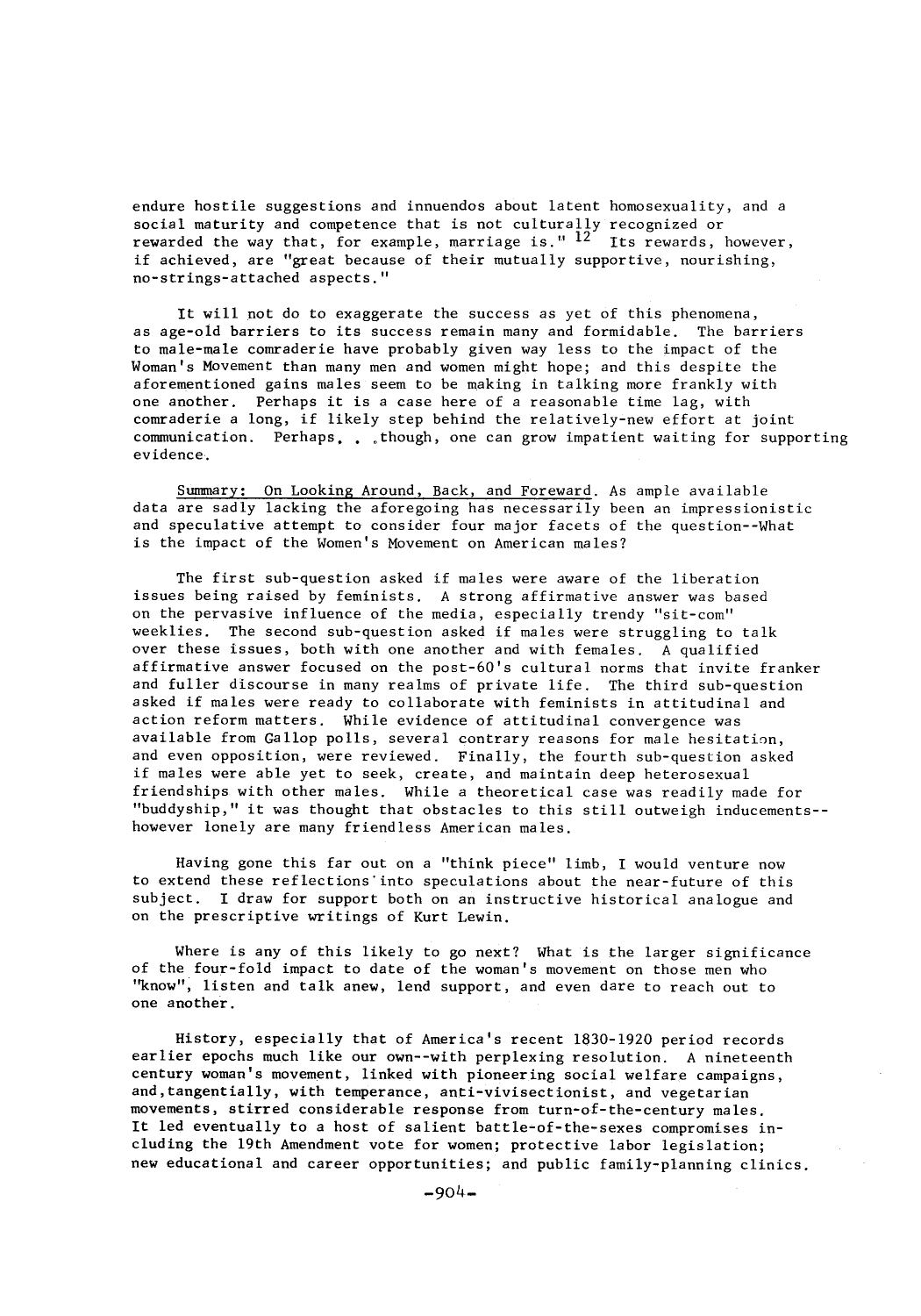Overall, however, males made concessions begrudingly, and went on to mastermind a 20th century America so basically inimical to the interests of feminists as to require the desperate rebirth in the early 1960's of a fullblown, new Woman's Movement.

If we are to advance beyond this pattern of "one-step-forward, onestep back", we must learn from history to base our sex role reforms on a careful strategy of perspective and vision. That is, we need a plan both grounded in historic lessons and also forward-looking in its ability to help us reach beyond our daily existence.

Kurt Lewin's advocacy of a three-part reform strategy comes to mind- first, to unfreeze; then to accomplish new learning and move to a new level; and finally, to refreeze. Lewin's goal of social action means doing something to unsettle, or unfreeze, the prevailing level of discrimination. Next, one builds group strength, group-based self-esteem, group discussion, discussion with decision, and participation in decision-making so as to strengthen liberative forces and weaken repressive forces. Finally, one struggles to establish a level of new norms, a settling point must be maintained for a sufficient period of time for it to become an accepted social fact of life- and a later launching pad for an entirely new and related reform cycle.<sup>13</sup>

Applying this schema to contemporary men's issues it seems clear that the campaign to unfreeze is dramatically underway. Guided in large part by the example of the Woman's Movement, a comparable men's reform effort is slowly aborning--with all the commonly attendant anxieties and uncertainties. A slowly-emerging, and barely articulated agenda of male reform concerns include:

> Equity with women in child-custody, child-support and alimony verdicts, plus court support of the visitation rights of divorced fathers.

> Equity in competition with women for increasingly scarce entry-level jobs, and career advancements.

Supplementation via school seminars and courses for inadequate home preparation in sexuality, love relationship skills, and the art of living in the roles of spouse, household head, parent, and adult child of oldsters.

Exploration of the possible use of overseas reforms, such as the Swedish plan that allows a new father to stay at home with his infant for up to seven months while collecting **95%** of his salary (if the mother also works, the parents may split the 7-month period between them any way they please).

Ahead presumably lays demanding years of effort to coalesce male unity on behalf of these male gains, the better to help both sexes renegotiate from health and love the entire social contract that a male sexist cultural order presently imposes harshly on all.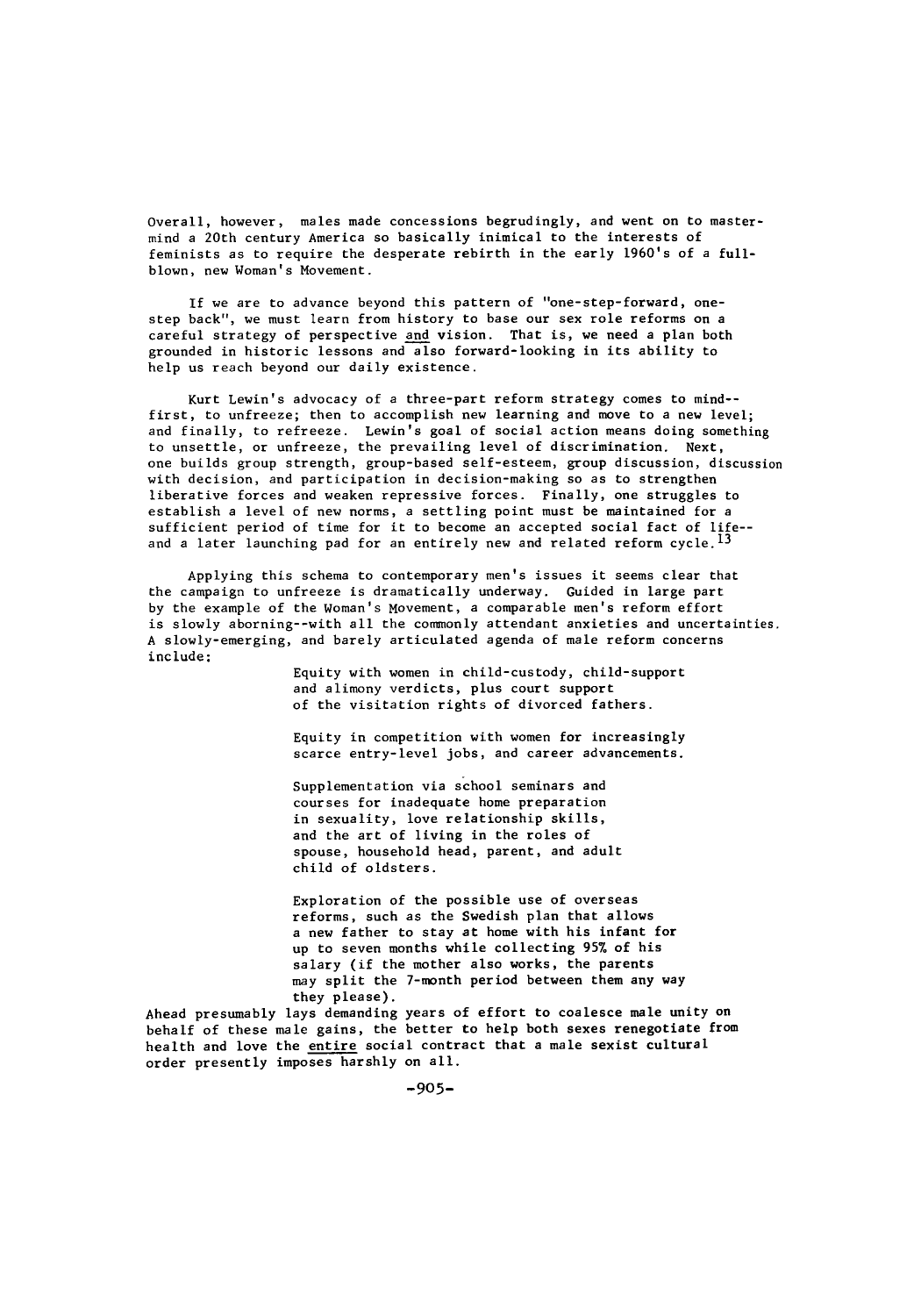This arduous process of moving America to a new level may be appropriately followed by a temporary respite in the 1980's. After that time our now grown-up grandchildren may choose to move anew to unfreeze our no-longeradequate accomplishments on behalf of their own agenda, say, one focused on androgyny, bi-sexuality, and eroticism--the concerns of a post-industrial world that we can barely glimpse, and dare not judge from way back here. They may have the courage and craft we presently lack to look deeply into the psychoanalytic roots of mysandry and mysagony, daring thereby to help themselves gain desperately needed relief from the murderous toll of hatred between the sexes. And they may choose to explore anew the profound links between systems of economics and related sex role paradigms: Are we capitalist males and females, and how might we differ as socialist beings? In their post-industrial, cybernetic, global corporation, world federalist social order in the 1990's even these 1970 formulations will probably require reformulationbut the battle of the sexes, and the sway of the economic foundation of things will probably confound us long into the foreseeable future.

What then, is the major significance of the Women's Movement on American men? Nothing less than the extraordinary unfreezing at this time of the entire masculine mystique scene, for females and males alike, and the opening thereby of new possibilities for all to  $\overline{\text{finally}}$  come in out of the cold.

> "It would be arrogant to assume that women can save the world, that women can bring men back to reality. But we have our struggle, and our sisterhood, and they are beginning to lose control. Certainly it would be better if we loved each other."

> > Sally Kempton, N.Y, Times Book Review, April 25,  $\overline{1971, p. 55}$

## FOOTNOTES

- **1.** Lucinda Franks, "Women in Motion: It's Not Who Wins or Loses, But How Many Play the Game." In Woman in the Year 2000, edited by Maggie Tripp. Laurel: 1974, pp. 259-274.
- 2. Available for \$5 a year from the Men's Resource Center, 3534 S.E. Main St., Portland, Oregon 97214.
- 3. See, for example, Jack Nichols, Men's Liberation, Penguin: 1975; Herb Goldberg, The Hazards of Being Male, Nash: 1976; John W. Petras, Sex: Male/Gender: Masculine, Alfred: 1975; Hendrick M. Ruitenbeck, The Male Myth, Dell: 1967; Marc Feigen Fastean, The Male Machine, McGraw-Hill: 1974; Joseph H. Pleck and Jack Sawyer, Men and Masculinity, Prentice-Hall: 1974; Ross Firestone, ed., A Book of Men, Stonehill: 1975; Deborah S. David and Robert Brannon, eds., The Forty-Nine Percent Majority: The Male Sex Role, Addison-Wesley: 1976; Warren Farrell,